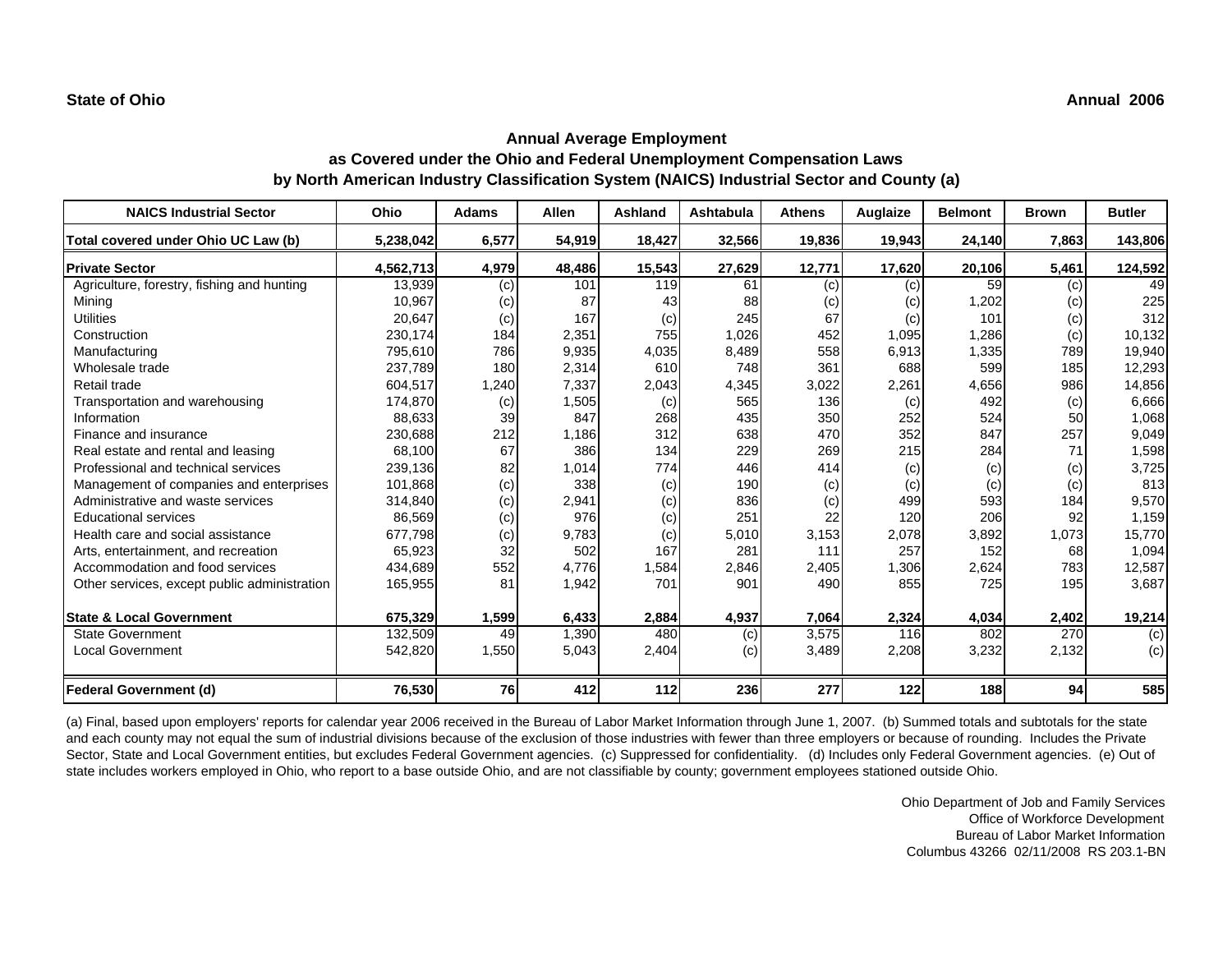| <b>NAICS Industrial Sector</b>               | Carroll | Champaign | <b>Clark</b> | <b>Clermont</b> | <b>Clinton</b> | Columbianal | Coshocton  | Crawford | Cuyahoga | <b>Darke</b> |
|----------------------------------------------|---------|-----------|--------------|-----------------|----------------|-------------|------------|----------|----------|--------------|
| Total covered under Ohio UC Law (b)          | 6,136   | 11,044    | 50,635       | 57,243          | 26,610         | 31,421      | 12,127     | 15,247   | 735,789  | 17,984       |
| <b>Private Sector</b>                        | 5,060   | 9,018     | 43,850       | 49,615          | 23,359         | 26,911      | 10,522     | 13,302   | 652,528  | 15,755       |
| Agriculture, forestry, fishing and hunting   | 19      | (c)       | 536          | (c)             | (c)            | 132         | 96         | (c)      | 373      | (c)          |
| Mining                                       | 62      | (c)       | 49           | (c)             | (c)            | 220         | 141        | (c)      | 320      | (c)          |
| <b>Utilities</b>                             | (c)     | (c)       | 121          | 599             | (c)            | 110         | 404        | (c)      | 1,515    | (c)          |
| Construction                                 | 241     | 300       | 1,600        | 3,651           | 346            | 1,162       | 262        | 445      | 24,371   | 997          |
| Manufacturing                                | 1,443   | 3,442     | 7,816        | 7,054           | 4,577          | 6,249       | 3,459      | 5,178    | 85,943   | 4,283        |
| Wholesale trade                              | (c)     | 270       | 1,890        | 2,292           | (c)            | 1,145       | 189        | 604      | 40,750   | (c)          |
| Retail trade                                 | 845     | 1,214     | 6,387        | 10,275          | 1,735          | 4,216       | 1,257      | 1,323    | 68,800   | 2,067        |
| Transportation and warehousing               | 237     | (c)       | 2,336        | 1,204           | 10,722         | 1,017       | 371        | (c)      | 22,150   | 889          |
| Information                                  | 43      | 93        | 362          | 1,242           | 258            | 159         | 89         | 95       | 15,713   | 157          |
| Finance and insurance                        | 72      | 245       | 2,435        | 3,538           | 627            | 883         | 267        | 636      | 52,484   | 645          |
| Real estate and rental and leasing           | 57      | 112       | 509          | 826             | 166            | 240         | 72         | 100      | 13,083   | 138          |
| Professional and technical services          | (c)     | (c)       | 724          | 2,341           | 187            | 711         | 158        | 418      | 45,692   | (c)          |
| Management of companies and enterprises      | (c)     | (c)       | 859          | 323             | 159            | 112         | 30         | (c)      | 15,707   | (c)          |
| Administrative and waste services            | 98      | 289       | 1,528        | 2,309           | 763            | 1,459       | 707        | (c)      | 47.781   | 668          |
| <b>Educational services</b>                  | 13      | (c)       | 790          | 429             | (c)            | 182         | 36         | (c)      | 19,526   | 50           |
| Health care and social assistance            | 721     | (c)       | 8,600        | 4,939           | (c)            | 4,958       | 1,841      | (c)      | 110,961  | 1,946        |
| Arts, entertainment, and recreation          | 116     | 120       | 493          | 764             | 89             | 229         | 142        | 80       | 9,892    | 220          |
| Accommodation and food services              | 549     | 953       | 4,730        | 5,902           | 1,219          | 2,588       | 672        | 1,152    | 54,767   | 1,091        |
| Other services, except public administration | 215     | 324       | 2,086        | 1,885           | 422            | 1,141       | <b>330</b> | 462      | 22,701   | 645          |
|                                              |         |           |              |                 |                |             |            |          |          |              |
| <b>State &amp; Local Government</b>          | 1,076   | 2,026     | 6,785        | 7,629           | 3,251          | 4,511       | 1,605      | 1,944    | 83,260   | 2,229        |
| <b>State Government</b>                      | 32      | 65        | 244          | 631             | 137            | 341         | 51         | 103      | 5,018    | 46           |
| <b>Local Government</b>                      | 1,044   | 1,961     | 6,541        | 6,998           | 3,114          | 4,170       | 1,554      | 1,841    | 78,242   | 2,183        |
| <b>Federal Government (d)</b>                | 50      | 81        | 592          | 314             | 179            | 566         | 96         | 85       | 15,966   | 115          |

(a) Final, based upon employers' reports for calendar year 2006 received in the Bureau of Labor Market Information through June 1, 2007. (b) Summed totals and subtotals for the state and each county may not equal the sum of industrial divisions because of the exclusion of those industries with fewer than three employers or because of rounding. Includes the Private Sector, State and Local Government entities, but excludes Federal Government agencies. (c) Suppressed for confidentiality. (d) Includes only Federal Government agencies. (e) Out of state includes workers employed in Ohio, who report to a base outside Ohio, and are not classifiable by county; government employees stationed outside Ohio.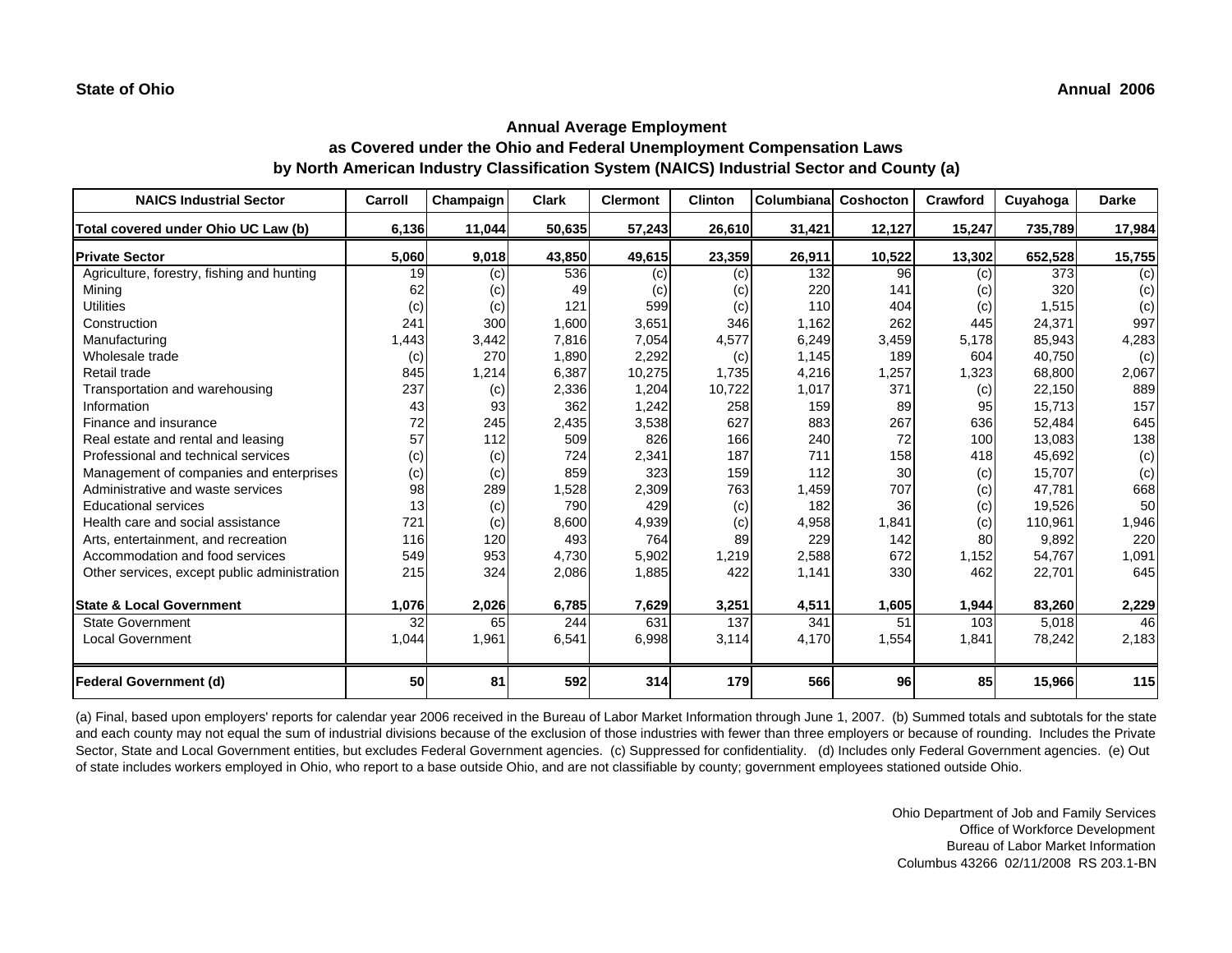| <b>NAICS Industrial Sector</b>               | <b>Defiance</b> | <b>Delaware</b> | Erie   | <b>Fairfield</b> | <b>Fayette</b> | <b>Franklin</b> | <b>Fulton</b> | Gallia | Geauga | Greene |
|----------------------------------------------|-----------------|-----------------|--------|------------------|----------------|-----------------|---------------|--------|--------|--------|
| Total covered under Ohio UC Law (b)          | 16,742          | 65,602          | 38,096 | 39,248           | 11,285         | 669,763         | 21,310        | 12,262 | 35,536 | 55,735 |
| <b>Private Sector</b>                        | 14,813          | 57,877          | 32,790 | 31,212           | 9,710          | 571,226         | 18,619        | 10,291 | 31,601 | 46,591 |
| Agriculture, forestry, fishing and hunting   | 30              | 245             | (c)    | 38               | (c)            | 342             | 258           | 51     | 274    | (c)    |
| Minina                                       | (c)             | 102             | (c)    | 11               | (c)            | 194             | (c)           | 60     | 71     | (c)    |
| <b>Utilities</b>                             | 23              | 130             | (c)    | 184              | (c)            | 2,543           | (c)           | 796    | (c)    | (c)    |
| Construction                                 | 493             | 3,125           | 1,158  | 2,372            | 338            | 26,867          | 938           | 924    | 2,465  | 1,960  |
| Manufacturing                                | 5,090           | 5,719           | 6,792  | 5,416            | 2,312          | 42,189          | 9,014         | 657    | 10,023 | 3,796  |
| Wholesale trade                              | 562             | 2,258           | 1,538  | 824              | (c)            | 29,187          | 732           | 217    | 1,983  | 1,363  |
| Retail trade                                 | 2,424           | 10,513          | 4,987  | 6,165            | 2,414          | 74,428          | 1,693         | 1,539  | 4,080  | 9,498  |
| Transportation and warehousing               | 338             | 1,284           | (c)    | 405              | 912            | 35,402          | (c)           | 233    | 489    | (c)    |
| Information                                  | 294             | 1,116           | 402    | 347              | 58             | 16,240          | 134           | 93     | 165    | 1,441  |
| Finance and insurance                        | 661             | 4,506           | 622    | 924              | 387            | 47,566          | 438           | 402    | 712    | 1,863  |
| Real estate and rental and leasing           | 88              | 856             | 269    | 477              | 91             | 12,546          | 133           | 79     | 226    | 528    |
| Professional and technical services          | 226             | 8,449           | 681    | 1,097            | 147            | 41,729          | 236           | 98     | 1,119  | 6,835  |
| Management of companies and enterprises      | 98              | 668             | 50     | 112              | (c)            | 17,258          | 107           | (c)    | 247    | 222    |
| Administrative and waste services            | 343             | 2,129           | 1,003  | 2,705            | 188            | 53,111          | 807           | 299    | 1,757  | 3,098  |
| <b>Educational services</b>                  | 245             | 1,227           | 256    | 289              | (c)            | 10,275          | (c)           | (c)    | 544    | 1,795  |
| Health care and social assistance            | 1,909           | 4,097           | 4,890  | 3,622            | 949            | 74,826          | (c)           | (c)    | 3,027  | 5,147  |
| Arts, entertainment, and recreation          | 121             | 2,068           | 2,607  | 439              | 45             | 7,126           | 347           | 36     | 626    | 692    |
| Accommodation and food services              | 1,300           | 7,554           | 5,463  | 4,356            | 1,040          | 57,537          | 1,060         | 896    | 2,666  | 6,409  |
| Other services, except public administration | 568             | 1,832           | 883    | 1,430            | 239            | 21,860          | 429           | 361    | 1,128  | 1,123  |
| <b>State &amp; Local Government</b>          | 1,930           | 7,725           | 5,306  | 8,036            | 1,575          | 98,536          | 2,691         | 1,971  | 3,935  | 9,144  |
| <b>State Government</b>                      | 107             | 1,269           | 1,110  | 779              | 50             | 48,158          | 154           | (c)    | 229    | (c)    |
| <b>Local Government</b>                      | 1,823           | 6,456           | 4,196  | 7,257            | 1,525          | 50,378          | 2,537         | (c)    | 3,706  | (c)    |
| <b>Federal Government (d)</b>                | 113             | 255             | 193    | 260              | 59             | 11,526          | 92            | 91     | 129    | 11,940 |

(a) Final, based upon employers' reports for calendar year 2006 received in the Bureau of Labor Market Information through June 1, 2007. (b) Summed totals and subtotals for the state and each county may not equal the sum of industrial divisions because of the exclusion of those industries with fewer than three employers or because of rounding. Includes the Private Sector, State and Local Government entities, but excludes Federal Government agencies. (c) Suppressed for confidentiality. (d) Includes only Federal Government agencies. (e) Out of state includes workers employed in Ohio, who report to a base outside Ohio, and are not classifiable by county; government employees stationed outside Ohio.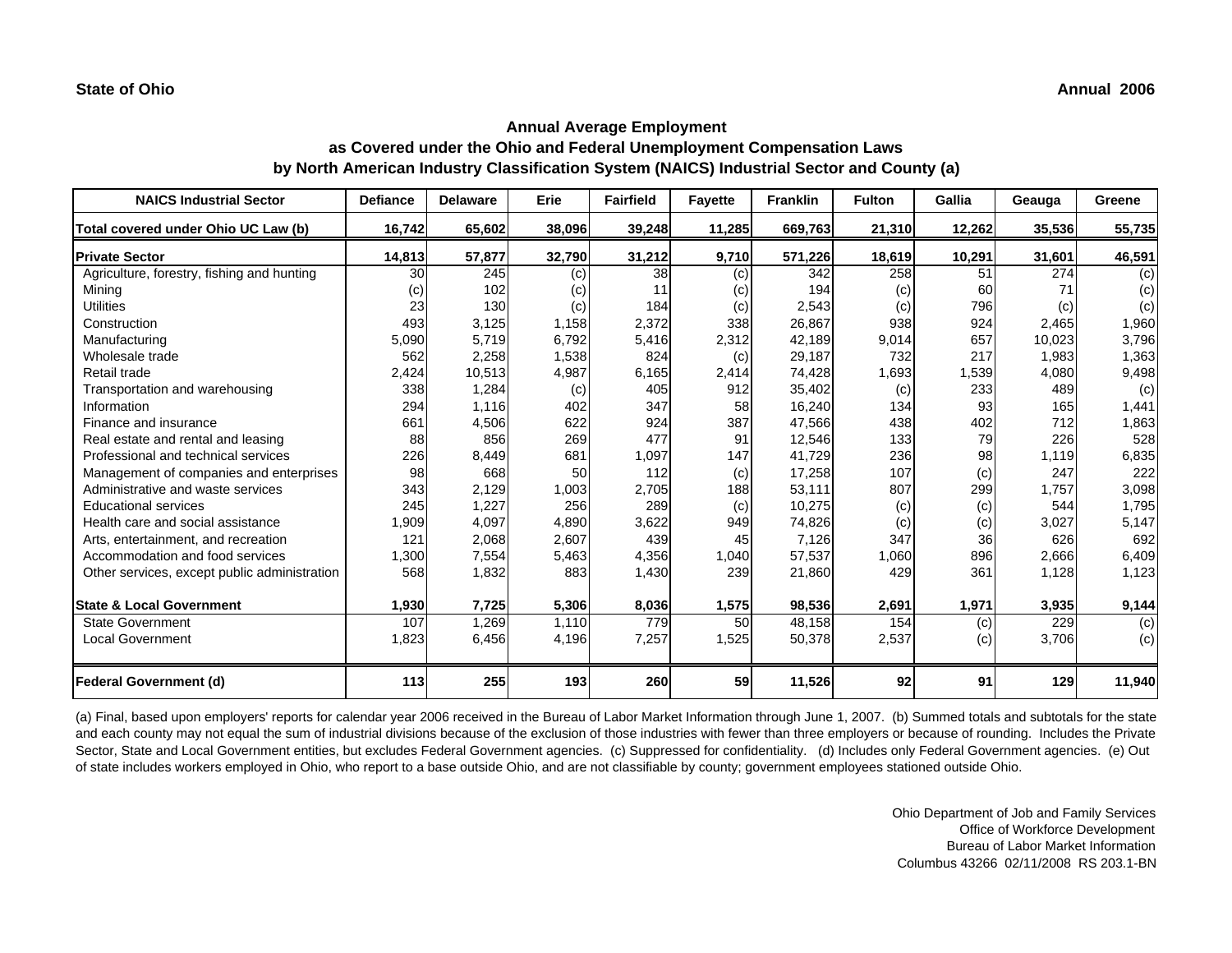| <b>NAICS Industrial Sector</b>               | <b>Guernsey</b> | <b>Hamilton</b> | <b>Hancock</b> | <b>Hardin</b> | <b>Harrison</b> | Henry  | Highland | Hocking | <b>Holmes</b> | <b>Huron</b> |
|----------------------------------------------|-----------------|-----------------|----------------|---------------|-----------------|--------|----------|---------|---------------|--------------|
| Total covered under Ohio UC Law (b)          | 14,783          | 515,469         | 42,255         | 8,531         | 3,736           | 11,813 | 11,837   | 7,073   | 17,142        | 24,063       |
| <b>Private Sector</b>                        | 12,234          | 469,413         | 38,677         | 6,905         | 2,939           | 9,833  | 9,167    | 5,193   | 15,441        | 21,379       |
| Agriculture, forestry, fishing and hunting   | 24              | 176             | (c)            | 87            | 41              | 168    | 26       | 35      | 175           | (c)          |
| Mining                                       | 119             | 219             | (c)            | (c)           | 311             | (c)    | 79       | 189     | 145           | (c)          |
| <b>Utilities</b>                             | 43              | 1,419           | 109            | 54            | (c)             | (c)    | 75       | (c)     | (c)           | (c)          |
| Construction                                 | 440             | 24,207          | 1,108          | 140           | 134             | 639    | 338      | 332     | 1,815         | 1,711        |
| Manufacturing                                | 2,939           | 57,867          | 11,537         | 2,330         | 677             | 3,860  | 2,696    | 1,100   | 6,264         | 8,006        |
| Wholesale trade                              | 353             | 26,970          | 1,058          | 233           | 146             | (c)    | 253      | (c)     | 633           | (c)          |
| Retail trade                                 | 1,927           | 50,331          | 6,005          | 974           | 339             | 1,118  | 1,563    | 977     | 1,933         | 2,184        |
| Transportation and warehousing               | 425             | 12,414          | 1,679          | 125           | (c)             | 679    | 195      | 104     | (c)           | 935          |
| Information                                  | 122             | 9,808           | 421            | 87            | 19              | 114    | 381      | 40      | 88            | 304          |
| Finance and insurance                        | 277             | 23,095          | 722            | 214           | (c)             | 283    | 448      | 187     | 346           | 483          |
| Real estate and rental and leasing           | 132             | 7,694           | 484            | 62            | (c)             | 68     | 87       | 127     | 42            | 150          |
| Professional and technical services          | (c)             | 36,625          | 1,144          | 108           | 51              | (c)    | (c)      | 87      | 269           | 451          |
| Management of companies and enterprises      | (c)             | 26,494          | 535            | (c)           | (c)             | (c)    | (c)      | (c)     | 43            | 52           |
| Administrative and waste services            | 610             | 39,771          | 2,586          | 85            | (c)             | 153    | 285      | 175     | 654           | 666          |
| <b>Educational services</b>                  | 55              | 10,402          | 894            | (c)           | (c)             | 57     | (c)      | 29      | (c)           | (c)          |
| Health care and social assistance            | 2,429           | 76,746          | 3,967          | (c)           | (c)             | 1,204  | 1,169    | 539     | 1,011         | (c)          |
| Arts, entertainment, and recreation          | 70              | 7,662           | 239            | 92            | 56              | 32     | 92       | 54      | 99            | 142          |
| Accommodation and food services              | 1,556           | 39,739          | 3,602          | 725           | 208             | 583    | 988      | 893     | 1,132         | 1,802        |
| Other services, except public administration | 339             | 17,775          | 1,134          | 264           | 75              | 418    | 279      | 230     | 205           | 696          |
| <b>State &amp; Local Government</b>          | 2,549           | 46,056          | 3,577          | 1,627         | 797             | 1,980  | 2,670    | 1,879   | 1,702         | 2,684        |
| <b>State Government</b>                      | 742             | (c)             | 207            | 37            | 30              | 27     | 111      | 374     | 37            | 92           |
| <b>Local Government</b>                      | 1,807           | (c)             | 3,370          | 1,590         | 767             | 1,953  | 2,559    | 1,505   | 1,665         | 2,592        |
| <b>Federal Government (d)</b>                | 120             | 9,678           | 178            | 85            | 67              | 123    | 116      | 52      | 70            | 134          |

(a) Final, based upon employers' reports for calendar year 2006 received in the Bureau of Labor Market Information through June 1, 2007. (b) Summed totals and subtotals for the state and each county may not equal the sum of industrial divisions because of the exclusion of those industries with fewer than three employers or because of rounding. Includes the Private Sector, State and Local Government entities, but excludes Federal Government agencies. (c) Suppressed for confidentiality. (d) Includes only Federal Government agencies. (e) Out of state includes workers employed in Ohio, who report to a base outside Ohio, and are not classifiable by county; government employees stationed outside Ohio.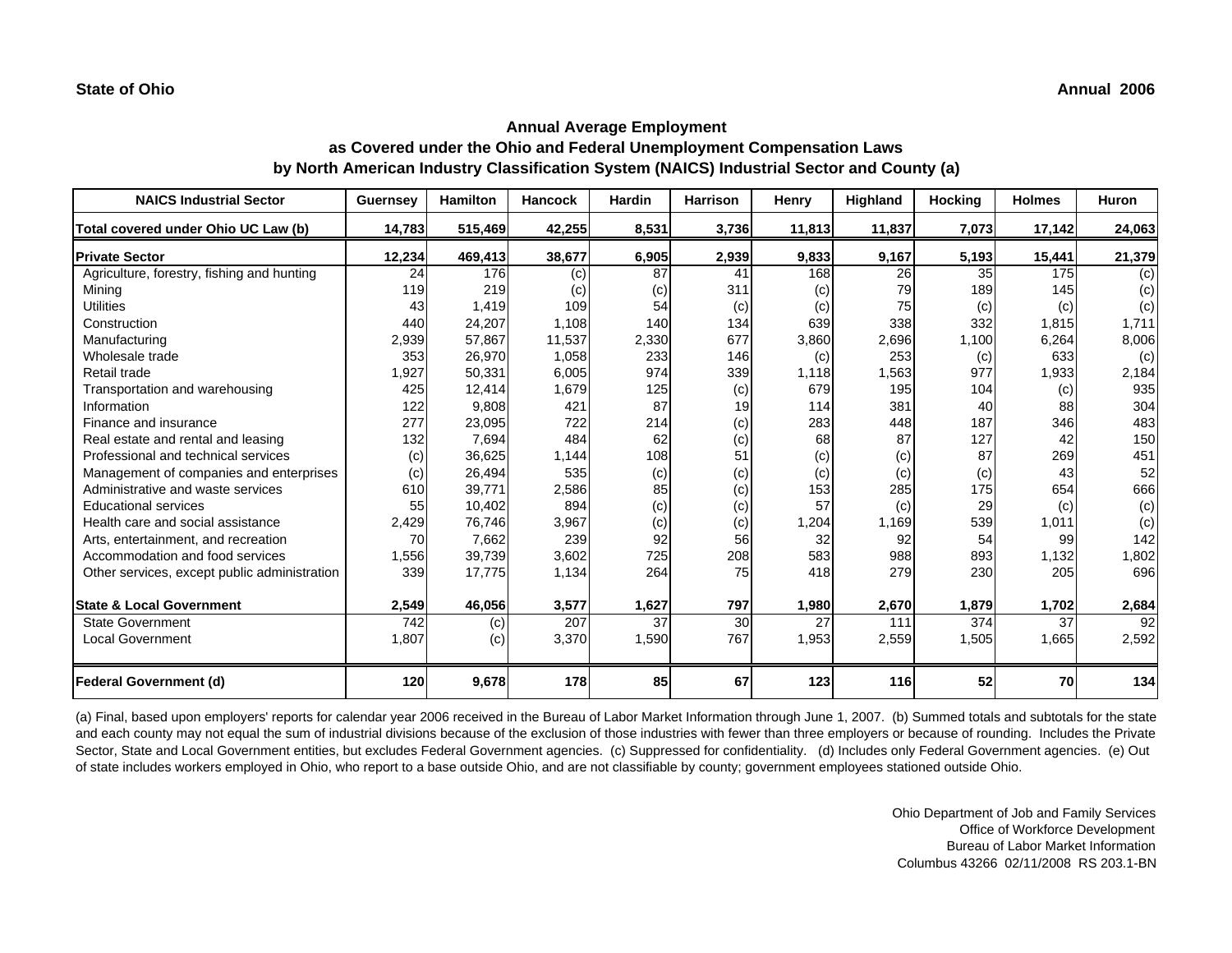| <b>NAICS Industrial Sector</b>               | <b>Jackson</b> | <b>Jefferson</b> | Knox   | Lake   | Lawrence | Licking | Logan  | Lorain | Lucas   | <b>Madison</b> |
|----------------------------------------------|----------------|------------------|--------|--------|----------|---------|--------|--------|---------|----------------|
| Total covered under Ohio UC Law (b)          | 11,887         | 25,001           | 19,409 | 99,996 | 12,613   | 53,800  | 20,232 | 99,642 | 222,365 | 13,956         |
| <b>Private Sector</b>                        | 10,253         | 21,388           | 16,521 | 88,008 | 9,608    | 46,036  | 17,854 | 84,957 | 196,078 | 10,852         |
| Agriculture, forestry, fishing and hunting   | 85             | (c)              | 79     | 954    | (c)      | 347     | 76     | (c)    | (c)     | (c)            |
| Minina                                       | 194            | (c)              | 139    | 192    | (c)      | 105     | 32     | (c)    | (c)     | (c)            |
| <b>Utilities</b>                             | (c)            | 902              | 47     | 1,551  | 108      | 199     | 38     | 375    | 673     | (c)            |
| Construction                                 | 378            | 1,188            | 878    | 4,400  | (c)      | 3,619   | 678    | 5,531  | 10,343  | 482            |
| Manufacturing                                | 4,176          | 2,846            | 4,710  | 21,358 | 646      | 8,082   | 6,003  | 20,181 | 25,528  | 3,153          |
| Wholesale trade                              | 187            | 660              | 364    | 4,536  | 194      | 1,172   | 369    | 2,868  | 9,184   | 422            |
| Retail trade                                 | 1,619          | 3,498            | 2,269  | 14,478 | 2,314    | 7,724   | 1,903  | 13,664 | 25,738  | 1,837          |
| Transportation and warehousing               | (c)            | 404              | 160    | 987    | 772      | 1,648   | 1,414  | 1,874  | 8,754   | 1,001          |
| Information                                  | 92             | 604              | 318    | 842    | 94       | 536     | 105    | 1,297  | 3,125   | 66             |
| Finance and insurance                        | 363            | 469              | 411    | 2,115  | 328      | 2,201   | 326    | 2,048  | 6,689   | 160            |
| Real estate and rental and leasing           | 79             | 340              | 182    | 1,165  | 73       | 680     | 214    | 971    | 2,820   | 106            |
| Professional and technical services          | (c)            | 529              | 282    | 3,458  | 294      | 1,592   | (c)    | 2,253  | 9,524   | 527            |
| Management of companies and enterprises      | (c)            | 30               | 81     | 1,046  | 55       | 1,272   | (c)    | 550    | 4,353   | 15             |
| Administrative and waste services            | 308            | 1,794            | 458    | 5,019  | 427      | 2,554   | 1,860  | 4,826  | 14,748  | 593            |
| <b>Educational services</b>                  | 31             | (c)              | 1,212  | 1,535  | 47       | 1,167   | 46     | 2,263  | 3,804   | 59             |
| Health care and social assistance            | 1,153          | (c)              | 2,558  | 10,484 | 2,180    | 5,739   | 1,902  | 12,487 | 38,577  | 1,120          |
| Arts, entertainment, and recreation          | 47             | 299              | 144    | 1,208  | 47       | 701     | 169    | 1,330  | 3,399   | 48             |
| Accommodation and food services              | 980            | 1,929            | 1,601  | 9,160  | 1,068    | 5,128   | 1,354  | 8,348  | 19,597  | 998            |
| Other services, except public administration | 232            | 787              | 630    | 3,519  | 330      | 1,572   | 592    | 3,215  | 8,739   | 178            |
| <b>State &amp; Local Government</b>          | 1,634          | 3,613            | 2,888  | 11,988 | 3,006    | 7,764   | 2,378  | 14,685 | 26,288  | 3,104          |
| <b>State Government</b>                      | 179            | 98               | (c)    | 151    | 350      | 1,057   | 80     | 1,255  | 7,743   | 1,365          |
| <b>Local Government</b>                      | 1,455          | 3,515            | (c)    | 11,837 | 2,656    | 6,707   | 2,298  | 13,430 | 18,545  | 1,739          |
| <b>Federal Government (d)</b>                | 76             | 236              | 114    | 446    | 144      | 511     | 149    | 1,177  | 1,993   | 85             |

(a) Final, based upon employers' reports for calendar year 2006 received in the Bureau of Labor Market Information through June 1, 2007. (b) Summed totals and subtotals for the state and each county may not equal the sum of industrial divisions because of the exclusion of those industries with fewer than three employers or because of rounding. Includes the Private Sector, State and Local Government entities, but excludes Federal Government agencies. (c) Suppressed for confidentiality. (d) Includes only Federal Government agencies. (e) Out of state includes workers employed in Ohio, who report to a base outside Ohio, and are not classifiable by county; government employees stationed outside Ohio.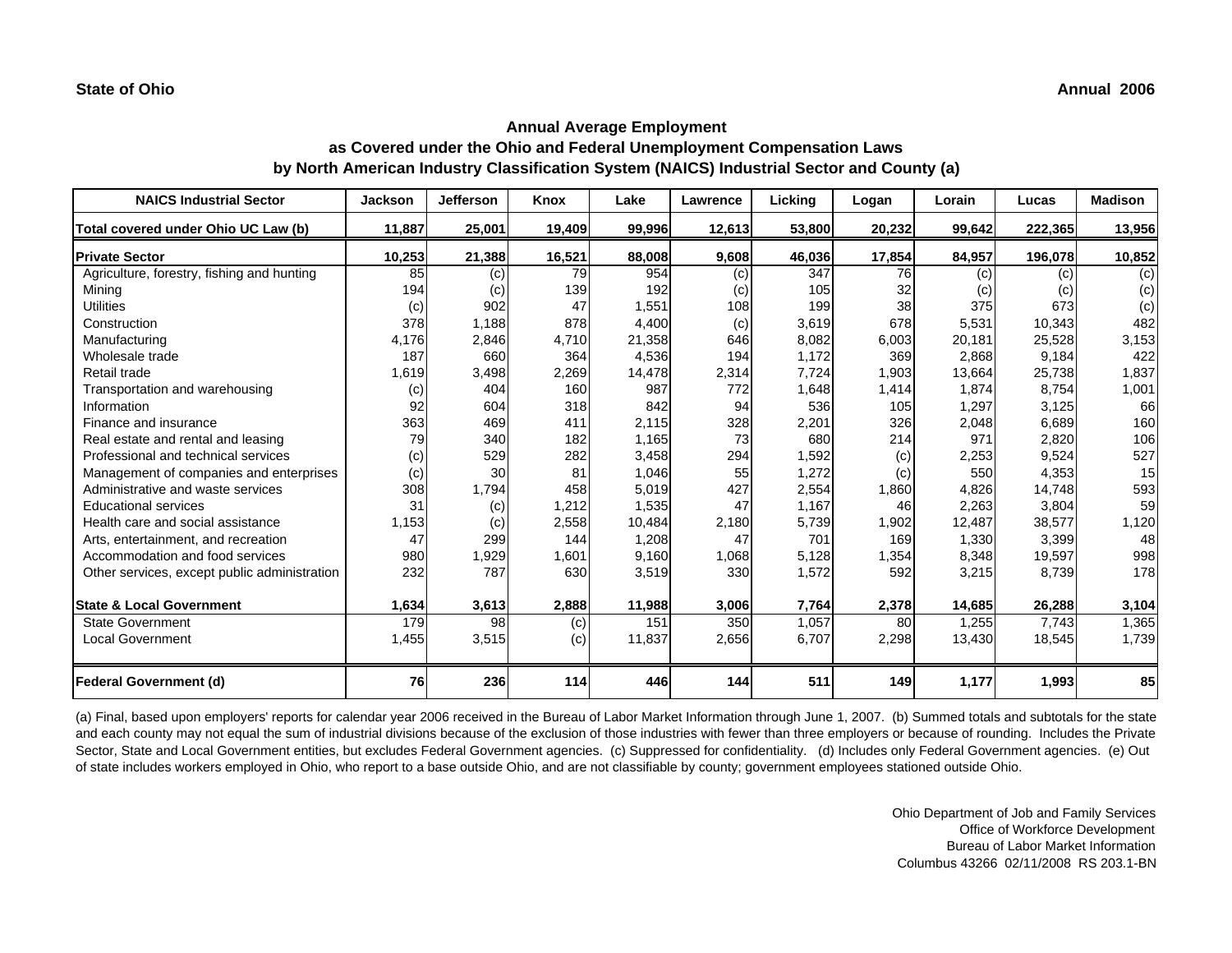| <b>NAICS Industrial Sector</b>               | <b>Mahoning</b> | <b>Marion</b> | <b>Medina</b> | <b>Meigs</b> | <b>Mercer</b> | <b>Miami</b> | <b>Monroe</b> | Montgomery | Morgan | <b>Morrow</b> |
|----------------------------------------------|-----------------|---------------|---------------|--------------|---------------|--------------|---------------|------------|--------|---------------|
| Total covered under Ohio UC Law (b)          | 102,491         | 27,565        | 59,647        | 3,667        | 16,984        | 41,164       | 2,967         | 268,672    | 2,417  | 5,697         |
| <b>Private Sector</b>                        | 89,143          | 21,781        | 52,584        | 2,632        | 14,381        | 36,231       | 2,151         | 239,394    | 1,703  | 4,063         |
| Agriculture, forestry, fishing and hunting   | 157             | (c)           | 179           | 88           | (c)           | 111          | 16            | (c)        | (c)    | 36            |
| Mining                                       | 235             | (c)           | 58            | 107          | (c)           | 53           | 54            | (c)        | (c)    | 34            |
| <b>Utilities</b>                             | 393             | (c)           | (c)           | 22           | (c)           | (c)          | 24            | 899        | (c)    | (c)           |
| Construction                                 | 5,518           | 843           | 3,504         | 275          | 903           | 1,982        | 166           | 10,389     | 131    | 406           |
| Manufacturing                                | 10,337          | 6,842         | 10,018        | 111          | 4,934         | 9,995        | 299           | 39,193     | 336    | 1,207         |
| Wholesale trade                              | 4,472           | (c)           | 2,911         | 74           | (c)           | 1,940        | 51            | 9,540      | 75     | 91            |
| Retail trade                                 | 14,713          | 2,889         | 8,221         | 632          | 2,048         | 5,104        | 358           | 27,053     | 337    | 715           |
| Transportation and warehousing               | 3,699           | (c)           | (c)           | 26           | 1,000         | (c)          | 115           | 8,847      | (c)    | (c)           |
| Information                                  | 2,018           | 892           | 562           | (c)          | 177           | 353          | (c)           | 8,636      | 36     | 59            |
| Finance and insurance                        | 3,127           | 531           | 1,235         | 161          | 591           | 940          | 417           | 11,577     | (c)    | 89            |
| Real estate and rental and leasing           | 1,153           | 385           | 808           | 13           | 152           | 388          |               | 3,621      | (c)    | 41            |
| Professional and technical services          | 3,166           | 587           | 2,180         | (c)          | 248           | (c)          | 43            | 13,203     | 54     | 79            |
| Management of companies and enterprises      | 850             | 184           | 2,641         | (c)          | 17            | (c)          | (c)           | 5.144      | (c)    | (c)           |
| Administrative and waste services            | 7,120           | 1,209         | 3,202         | 123          | 265           | 2,618        | 160           | 17,458     | (c)    | 95            |
| <b>Educational services</b>                  | 1,316           | 117           | 364           | (c)          | 66            | 191          | 37            | 6,435      | (c)    | (c)           |
| Health care and social assistance            | 16,680          | 3,022         | 5,962         | (c)          | 942           | 4,357        | 151           | 42,561     | 339    | (c)           |
| Arts, entertainment, and recreation          | 918             | 171           | 1,162         | (c)          | 171           | 277          | 22            | 2,602      |        | 63            |
| Accommodation and food services              | 9,523           | 1,896         | 5,061         | (c)          | 1,199         | 3,450        | 107           | 23,008     | 161    | 405           |
| Other services, except public administration | 3,748           | 747           | 1,561         | (c)          | 637           | 1,308        | 97            | 8,989      | 53     | 66            |
| <b>State &amp; Local Government</b>          | 13,348          | 5,784         | 7,063         | 1,035        | 2,602         | 4,933        | 815           | 29,279     | 716    | 1,634         |
| <b>State Government</b>                      | 3,472           | 1,450         | 156           | 42           | 150           | 123          | 34            | 1,860      | 61     | 77            |
| <b>Local Government</b>                      | 9,876           | 4,334         | 6,907         | 993          | 2,452         | 4,810        | 781           | 27,419     | 655    | 1,557         |
| <b>Federal Government (d)</b>                | 1,351           | 150           | 355           | 73           | 101           | 212          | 54            | 4,857      | 38     | 59            |

(a) Final, based upon employers' reports for calendar year 2006 received in the Bureau of Labor Market Information through June 1, 2007. (b) Summed totals and subtotals for the state and each county may not equal the sum of industrial divisions because of the exclusion of those industries with fewer than three employers or because of rounding. Includes the Private Sector, State and Local Government entities, but excludes Federal Government agencies. (c) Suppressed for confidentiality. (d) Includes only Federal Government agencies. (e) Out of state includes workers employed in Ohio, who report to a base outside Ohio, and are not classifiable by county; government employees stationed outside Ohio.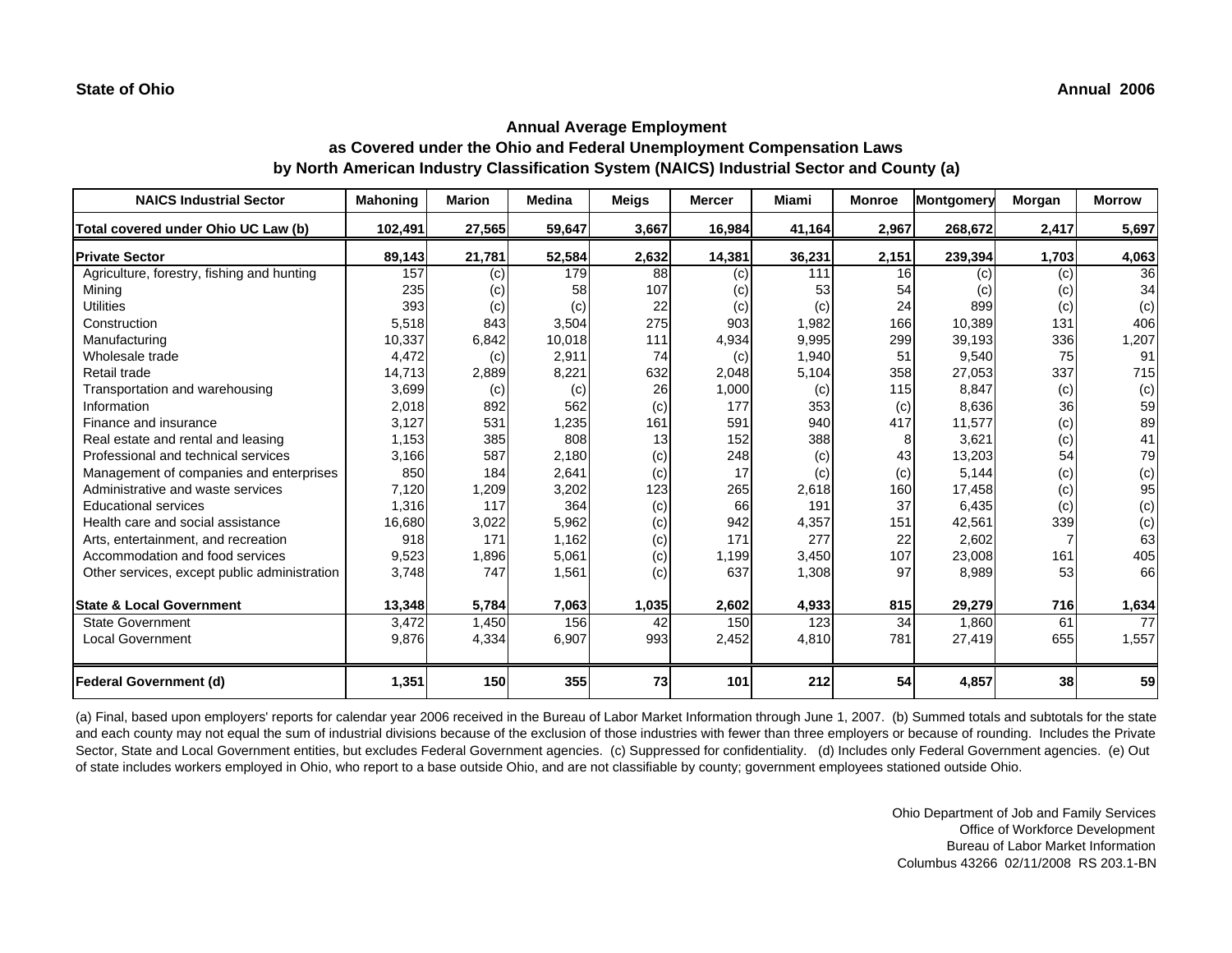| <b>NAICS Industrial Sector</b>               | <b>Muskingum</b> | <b>Noble</b> | <b>Ottawa</b> | Paulding | Perry | Pickaway | <b>Pike</b> | Portage | Preble | Putnam |
|----------------------------------------------|------------------|--------------|---------------|----------|-------|----------|-------------|---------|--------|--------|
| Total covered under Ohio UC Law (b)          | 34,712           | 3,251        | 14,317        | 5,088    | 6,327 | 14,218   | 9,655       | 53,220  | 11,200 | 11,100 |
| <b>Private Sector</b>                        | 29,775           | 2,201        | 12,117        | 3,932    | 4,433 | 10,098   | 7,939       | 41,411  | 9,406  | 9,276  |
| Agriculture, forestry, fishing and hunting   | 21               | (c)          | 167           | (c)      | 20    | (c)      | (c)         | 168     | (c)    | (c)    |
| Minina                                       | 341              | (c)          | 138           | (c)      | 259   | (C)      | (c)         | 380     | (c)    | (c)    |
| <b>Utilities</b>                             | 200              | 12           | (c)           | (c)      | 28    | 56       | (c)         | (c)     | (c)    | (c)    |
| Construction                                 | 1,198            | 112          | 547           | 174      | 588   | 812      | 566         | 2,372   | 440    | 1,020  |
| Manufacturing                                | 5,128            | 505          | 2,434         | 1,470    | 1,040 | 2,351    | 3,294       | 12,283  | 3,371  | 3,017  |
| Wholesale trade                              | 1,162            | 86           | (c)           | 145      | 80    | 432      | (c)         | 2,648   | 390    | 246    |
| Retail trade                                 | 5,560            | 375          | 1,883         | 465      | 647   | 1,536    | 1,035       | 5,536   | 1,354  | 1,237  |
| Transportation and warehousing               | 1,338            | 57           | 412           | (c)      | 62    | 143      | 138         | (c)     | (c)    | 356    |
| Information                                  | 374              | 15           | 87            | 19       | 36    | 73       | 46          | 421     | 55     | 92     |
| Finance and insurance                        | 866              | (c)          | 380           | 95       | 195   | 321      | 177         | 767     | 218    | 340    |
| Real estate and rental and leasing           | 295              | (c)          | 155           | 33       | 37    | 127      | 68          | 544     | 89     | 41     |
| Professional and technical services          | 502              | (c)          | 195           | 147      | 106   | 347      | (c)         | 1,395   | 169    | 138    |
| Management of companies and enterprises      | 108              | (c)          | (c)           | (c)      | (c)   | 87       | (c)         | 782     | (c)    | (c)    |
| Administrative and waste services            | 1,031            | (c)          | (c)           | 59       | (c)   | 561      | 312         | 1,524   | 538    | 262    |
| <b>Educational services</b>                  | 614              | (c)          | (c)           | (c)      | (c)   |          | (c)         | 630     | (c)    | 124    |
| Health care and social assistance            | 6,278            | 559          | (c)           | (c)      | (c)   | 1,667    | (c)         | 3,412   | (c)    | 908    |
| Arts, entertainment, and recreation          | 335              | (c)          | 639           | 17       | 41    | 209      | 32          | 1,362   | 73     | 69     |
| Accommodation and food services              | 3,133            | (c)          | 1,835         | 284      | 373   | 963      | 640         | 4,547   | 836    | 842    |
| Other services, except public administration | 1,288            | 66           | 421           | 116      | 155   | 295      | 157         | 1,687   | 304    | 421    |
| <b>State &amp; Local Government</b>          | 4,938            | 1,050        | 2,200         | 1,156    | 1,895 | 4,120    | 1,717       | 11,809  | 1,795  | 1,824  |
| <b>State Government</b>                      | 435              | (c)          | 204           | 29       | 43    | 1,493    | 78          | 4,041   | 91     | 54     |
| <b>Local Government</b>                      | 4,503            | (c)          | 1,996         | 1,127    | 1,852 | 2,627    | 1,639       | 7,768   | 1,704  | 1,770  |
| <b>Federal Government (d)</b>                | 287              | 28           | 176           | 53       | 77    | 91       | 71          | 292     | 98     | 82     |

(a) Final, based upon employers' reports for calendar year 2006 received in the Bureau of Labor Market Information through June 1, 2007. (b) Summed totals and subtotals for the state and each county may not equal the sum of industrial divisions because of the exclusion of those industries with fewer than three employers or because of rounding. Includes the Private Sector, State and Local Government entities, but excludes Federal Government agencies. (c) Suppressed for confidentiality. (d) Includes only Federal Government agencies. (e) Out of state includes workers employed in Ohio, who report to a base outside Ohio, and are not classifiable by county; government employees stationed outside Ohio.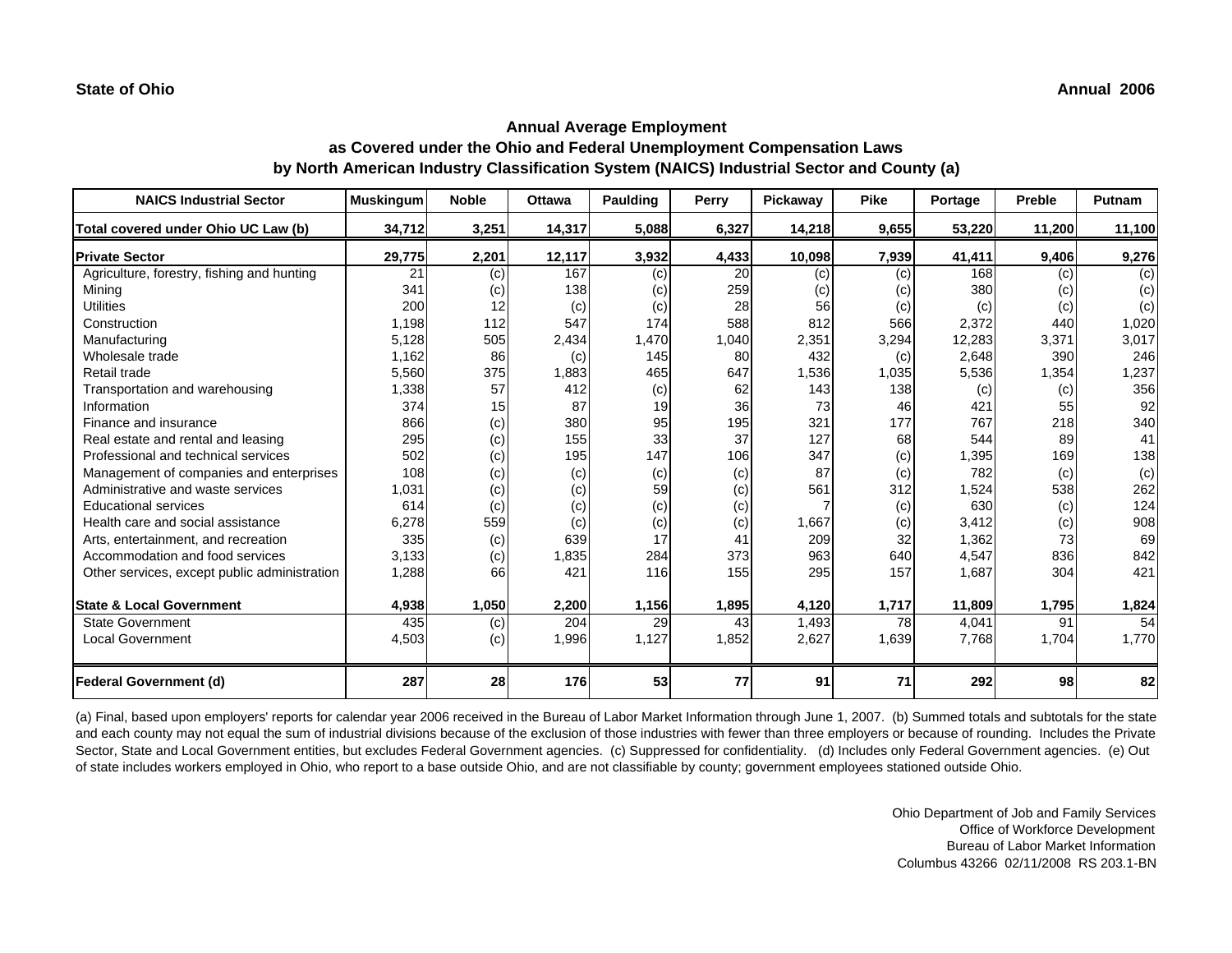| <b>NAICS Industrial Sector</b>               | <b>Richland</b> | <b>Ross</b> | Sandusky | <b>Scioto</b> | <b>Seneca</b> | <b>Shelby</b> | <b>Stark</b> | <b>Summit</b> | <b>Trumbull</b> | <b>Tuscarawas</b> |
|----------------------------------------------|-----------------|-------------|----------|---------------|---------------|---------------|--------------|---------------|-----------------|-------------------|
| Total covered under Ohio UC Law (b)          | 56,900          | 25,694      | 26,261   | 23,156        | 21,565        | 31,074        | 160,678      | 269,878       | 83,654          | 36,347            |
| <b>Private Sector</b>                        | 48,884          | 20,667      | 23,006   | 18,083        | 18,633        | 28,311        | 142,374      | 241,330       | 73,969          | 31,742            |
| Agriculture, forestry, fishing and hunting   | 118             | 60          | (c)      | 61            | 137           | (c)           | 207          | 185           | 46              | 227               |
| Mining                                       | 27              | 26          | (c)      | 11            | 122           | (c)           | 320          | 81            | 37              | 475               |
| <b>Utilities</b>                             | (c)             | 182         | (c)      | 127           | 114           | (c)           | 612          | 1,221         | 177             | 66                |
| Construction                                 | 2,103           | 879         | 897      | 1,028         | 1,118         | 1,458         | 8,010        | 11,826        | 2,825           | 1,567             |
| Manufacturing                                | 13,289          | 4,341       | 8,859    | 2,157         | 5,443         | 14,366        | 28,792       | 35,248        | 20,279          | 8,242             |
| Wholesale trade                              | 2,018           | 655         | 651      | 352           | 575           | 1,845         | 6,306        | 14,330        | 2,423           | 1,312             |
| Retail trade                                 | 7,623           | 3,625       | 2,890    | 2,938         | 2,080         | 2,355         | 20,749       | 32,709        | 11,509          | 4,602             |
| Transportation and warehousing               | (c)             | 485         | (c)      | 477           | 436           | (c)           | 2,886        | 8,648         | 2,547           | 947               |
| Information                                  | 1,028           | 438         | 179      | 260           | 180           | 234           | 2,063        | 4,032         | 830             | 484               |
| Finance and insurance                        | 1,209           | 583         | 556      | 551           | 704           | 356           | 6,301        | 9,512         | 1,854           | 790               |
| Real estate and rental and leasing           | 459             | 179         | 355      | 235           | 94            | 220           | 1,604        | 2,946         | 1,176           | 320               |
| Professional and technical services          | 1,014           | 352         | 381      | 411           | 381           | (c)           | 4,623        | 12,495        | 1,753           | 971               |
| Management of companies and enterprises      | 69              | 218         | 139      | (c)           | 268           | (c)           | 828          | 13,198        | 675             | 154               |
| Administrative and waste services            | 3,365           | 1,318       | 1,204    | (c)           | 861           | 1,883         | 8,435        | 19,761        | 4,383           | 1,590             |
| <b>Educational services</b>                  | 428             | 124         | (c)      | 200           | 920           | (c)           | 2,883        | 3,469         | 660             | 180               |
| Health care and social assistance            | 7,391           | 3,887       | (c)      | 6,027         | 2,743         | (c)           | 25,528       | 37,846        | 12,637          | 4,543             |
| Arts, entertainment, and recreation          | 625             | 232         | 339      | 98            | 183           | 91            | 1.857        | 3,697         | 925             | 340               |
| Accommodation and food services              | 4,844           | 2,462       | 1,886    | 2,306         | 1,567         | 1,455         | 14,271       | 21,641        | 6,898           | 3,523             |
| Other services, except public administration | 1,919           | 619         | 831      | 447           | 709           | 685           | 6,101        | 8,486         | 2,335           | 1,409             |
| <b>State &amp; Local Government</b>          | 8,015           | 5,027       | 3,255    | 5,073         | 2,932         | 2,763         | 18,304       | 28,548        | 9,685           | 4,606             |
| <b>State Government</b>                      | 1,635           | 1,728       | 212      | 1,696         | (c)           | 312           | 1,375        | 4,615         | 905             | 466               |
| <b>Local Government</b>                      | 6,380           | 3,299       | 3,043    | 3,377         | (c)           | 2,451         | 16,929       | 23,933        | 8,780           | 4,140             |
| <b>Federal Government (d)</b>                | 610             | 1,363       | 119      | 181           | <b>140</b>    | 95            | 1,117        | 2,016         | 476             | 220               |

(a) Final, based upon employers' reports for calendar year 2006 received in the Bureau of Labor Market Information through June 1, 2007. (b) Summed totals and subtotals for the state and each county may not equal the sum of industrial divisions because of the exclusion of those industries with fewer than three employers or because of rounding. Includes the Private Sector, State and Local Government entities, but excludes Federal Government agencies. (c) Suppressed for confidentiality. (d) Includes only Federal Government agencies. (e) Out of state includes workers employed in Ohio, who report to a base outside Ohio, and are not classifiable by county; government employees stationed outside Ohio.